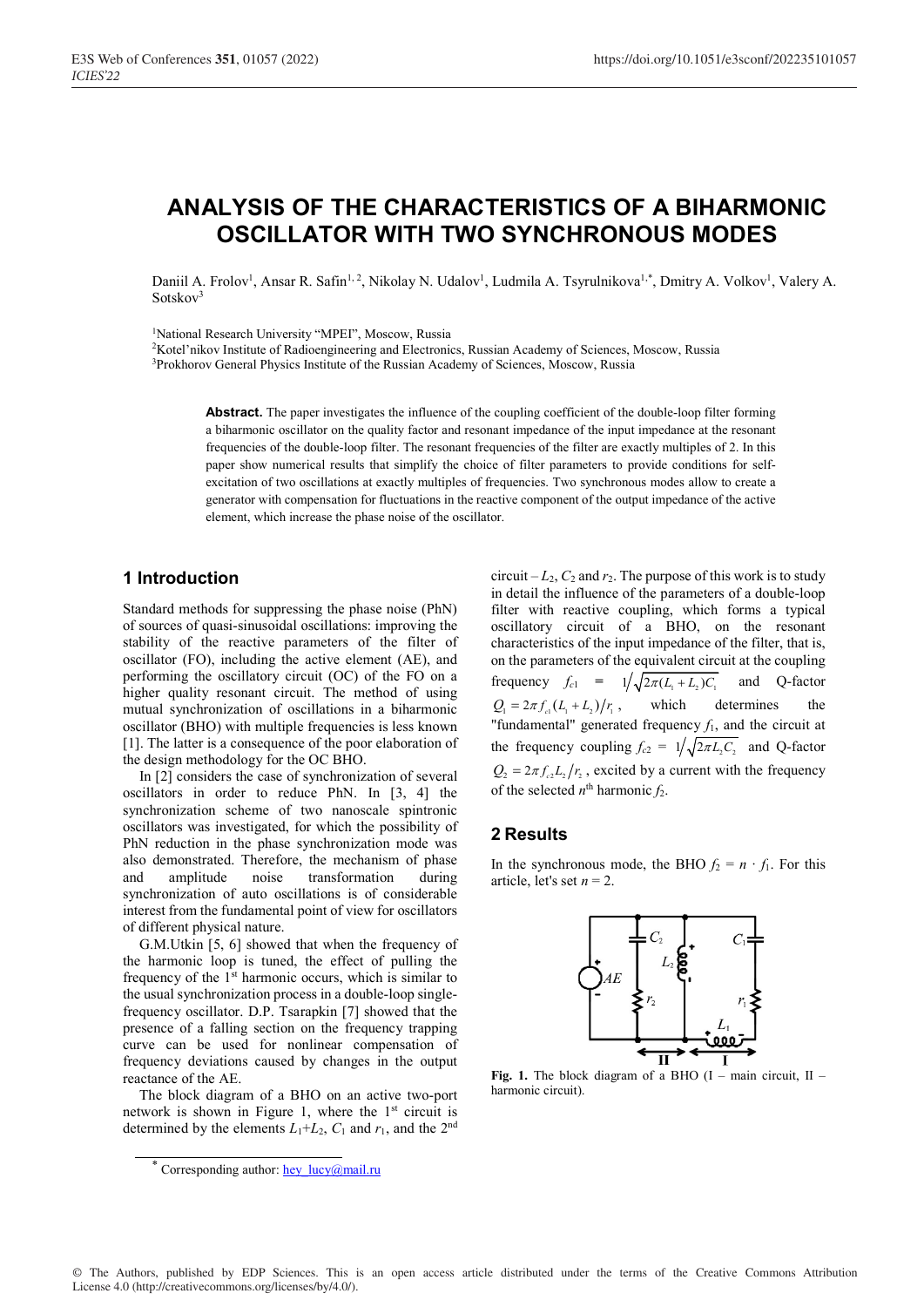The input impedance normalized to the characteristic impedance of the 2nd circuit of such an oscillatory system is described by equation 1 [8]:

$$
Z_{in}(f) = j \frac{f}{f_{c2}} \cdot \frac{\alpha_1(f) \cdot \alpha_2(f) - \alpha_2(f) \cdot j \frac{f}{f_{c1}} k - \alpha_1(f) \cdot j \frac{f}{f_{c2}} - \frac{f^2}{f_{c1} \cdot f_{c2}} k}{\alpha_1(f) \cdot \alpha_2(f) + \frac{f^2}{f_{c1} \cdot f_{c2}}}, (1)
$$

where  $k = L_1 / (L_1 + L_2)$  is the coupling coefficient of the

circuits, 
$$
\alpha_i(f) = \frac{1}{Q_i} + j \left( \frac{f}{f_{ci}} - \frac{f_{ci}}{f} \right)
$$
,  $j = \sqrt{-1}$ ,  $Q_i$  are the

intrinsic Q-factors of the resonant circuits,  $i = 1, 2$ number of OC.

The features of the filter with multiple frequencies are illustrated in Figure 2, where the frequency response is presented for the frequency multiplicity  $n = 2$  with the coupling coefficient  $k = 0.32$ , and the values of the quality factors of the partial loops are equal to 200.

The position of the partial frequency of the "harmonic circuit"  $f_{c2}$  = 1,282 is determined by fulfilling the requirement  $f_2 = 2f_1$  at the selected *k*. The normalized coupling frequencies are  $f_1 = 0,882$  and  $f_2 = 1,763$ , respectively. The Q-factors of resonances at coupling frequencies are determined by the level  $1/\sqrt{2}$  from the maximum value of the resistance. Qualitatively,  $Q_1 \propto Q_{c1}$ ,  $Q_2 \propto Q_c$ 2. Significant degradation of  $Q_1$  in comparison with  $Q_{c1}$  is a consequence of the strong reactive coupling of the circuits under the conditions of  $Q_{c2} \ll Q_{c1}$ . This circumstance determines the direction of further calculations.

Partial frequencies are identified in Figure 2 by vertical lines with a height of 20 conventional units. This value is also used to scale the frequency response.



**Fig. 2.** The input impedance of the OS of the double-circuit filter normalized to the characteristic impedance of the 2nd circuit with  $k=0.32$ ,  $Q_1=Q_2=200$ ,  $f_{c1}=13$   $MHz$  ( $\rho_2=2\pi f_c L_2$ ).

The resonant frequencies of the circuits can be found from (1) by equating the denominator to zero, they depend little on the Q-factors of the circuits, therefore:

$$
f_{1/2} \approx \sqrt{\frac{f_{c1} \cdot f_{c2}}{2 \cdot (1-k)}} \cdot \sqrt{\sqrt{\frac{f_{c2}^2}{f_{c1}^2} + \frac{f_{c1}^2}{f_{c2}^2} - 2 \cdot (1-2k)}} \pm \left(\frac{f_{c2}}{f_{c1}} + \frac{f_{c1}}{f_{c2}}\right)} \cdot (2)
$$

To fulfill the exact multiplicity  $f_2/f_1 = 2$  you need:

$$
f_{c2} \approx f_{c1} \cdot \frac{5\sqrt{1-k} + \sqrt{9-25k}}{4} \,. \tag{3}
$$

, (1) the exact frequency multiplicity performed only  $f(d)$   $0 < k < 0.36$ . Figure 3 shows the dependences of the intrinsic and partial frequencies normalized to  $f_c$ <sup>1</sup> on the coupling coefficient. It can be seen that  $\lim_{k \to \infty} f_{c2} \to f_{c1}$ , therefore the exact frequency multiplicity equal to 2 can be



**Fig. 3.** Dependences of natural and partial frequencies normalized to  $f_{c1}$  on the coupling coefficient.

 Figure 4 (a) shows the dependences of the normalized Q-factor of the main loop  $q_1 = Q_1/Q_{c1}$ , and Figure 4 (b) shows the dependence of the normalized Qfactor  $q_2 = Q_2/Q_{c2}$  on the coupling coefficient of the circuits *k*. The parameter is the ratio of the intrinsic Qfactors of the circuits  $\chi = Q_{c1}/Q_{c2}$ .



**Fig. 4.** Dependences of the normalized loaded Q-factor  $(Q_1/Q_{c1})$  of the 1<sup>st</sup> circuit (a) and  $(Q_2/Q_{c2})$  of the 2<sup>nd</sup> circuit (b) on the coupling coefficient of the circuits at different ratios of the intrinsic Q-factors of the resonant circuits  $(Q_{c1}/Q_{c2})$ .

 $(2)$  lower couple frequency dec.<br>in the coupling coefficient. It follows from the graphs in Fig. 4 that for small  $\chi$  $(Q_{c1} < Q_{c2})$  the loaded Q-factor  $q_1$  can be more than 1. A change in the coupling coefficient of the circuits strongly affects  $Q_1$  and  $Q_2$ . At  $\chi$  about 1, a gentle maximum of the Q-factor of the main circuit is observed. At the same time, with an increase in  $\gamma$ , the Q-factor of the circuit at the lower couple frequency decreases rapidly with an increase

 $f_c \approx f_c$   $\frac{5\sqrt{1-k} + \sqrt{9-25k}}{1-\sqrt{3}}$  (3) Increasing  $Q_1$  in order to increase the Q-factor of the The graphs of the input resistances of the filter *R*1,  $R_2$  normalized to the characteristic impedance of the  $2<sup>nd</sup>$ circuit at the resonant frequencies  $f_1$  and  $f_2$ , respectively, presented in Figure 5, allow you to consciously choose the factors of regeneration of the BHO by two modes. oscillatory system of the BHO in the fundamental